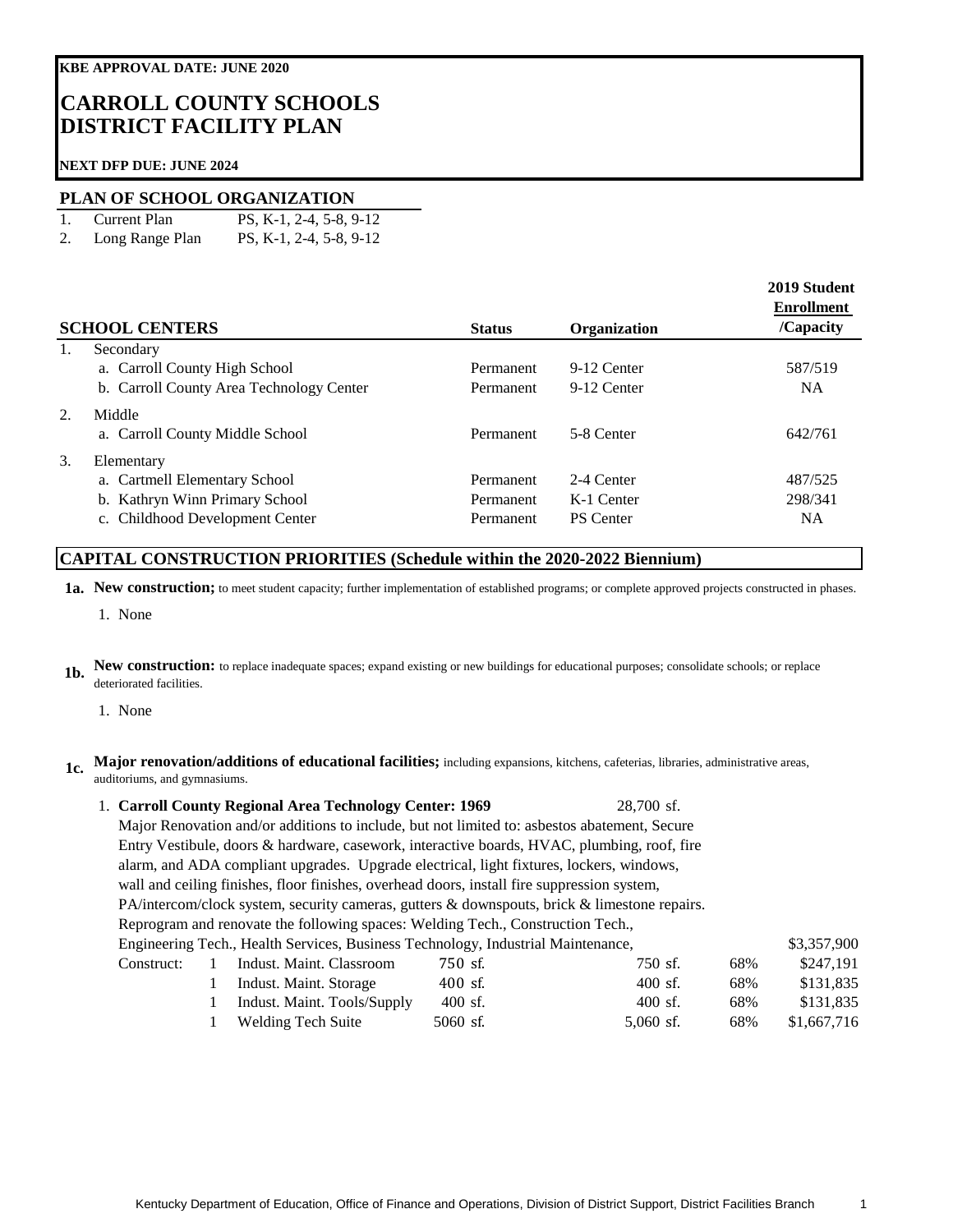### 1. 82,660 sf. **Carroll County High School: 1969**

Major Renovation to include, but not limited to: ADA Compliance upgrades (including locker rooms), HVAC, lighting fixtures, fire suppression, plumbing. Areas not addressed in the 2006 renovation, new elevator, internal program reconfiguration to meet KDE model program for a 600 student High School and reprogram spaces moved to addition, to include, but not limited to: Renovate current Agriculture Shop & support spaces into Computer Lab, Physics Lecture Lab & Alternative Education Suite, reprogram & renovate old Locker rooms into office &

|            | storage, and other minor programing changes. |             |             |     | \$4,959,600 |
|------------|----------------------------------------------|-------------|-------------|-----|-------------|
| Construct: | Auditorium                                   | 3,800 sf.   | 3,800 sf.   | 68% | \$1,421,312 |
|            | Stage & Support (LIP allow)                  | $2,000$ sf. | $2,000$ sf. | 68% | \$748,059   |
|            | Locker rooms (ADA)                           | $4,000$ sf. | $4,000$ sf. | 68% | \$1,496,118 |
|            | Agriculture Ed. Suite (2 teach 3,170 sf.     |             | $3,170$ sf. | 68% | \$1,185,673 |
|            | Ag Greenhouse                                | $2,400$ sf. | $2,400$ sf. | 68% | \$897,671   |
|            | FCS, Culinary Suite                          | $2,700$ sf. | $2,700$ sf. | 68% | \$1,009,879 |
|            | <b>Applied Process Tech Suite</b>            | $3,960$ sf. | $3,960$ sf. | 68% | \$1,481,156 |
|            | Information Technology Suite 2,800 sf.       |             | $2,800$ sf. | 68% | \$1,047,282 |
|            | Guidance suite                               | 500 sf.     | 500 sf.     | 68% | \$187,015   |
|            |                                              |             |             |     |             |

**1e. Renovation to upgrade all existing facilities;** to meet the most current life safety requirements of the Kentucky Building Code. 1. Construct: 1 "Life Safety" upgrades to buildings, or portions of buildings, of any age to include security upgrades; additional CCTV cameras, fire alarms systems, emergency lighting, intercommunication and paging system and site lighting to meet the requirements of the Kentucky Building Code. 1 Carroll County High School

| Life safety systems (fire alarm) $\&$ annunciation systems.                                      | $82,660$ sf. | \$210,237 |
|--------------------------------------------------------------------------------------------------|--------------|-----------|
| 2. Construct: 1 Carroll County ATC<br>Annunciation systems, CCTV system, doors & door hardware & | 28.700 sf.   | \$128,645 |
| 3. Construct: 1 Carroll County Middle School<br>Doors & Hardware upgrades                        | $91,280$ sf. | \$136,920 |

**1f. Renovation to upgrade all existing facilities;** to meet the most current handicapped accessibility requirements of the Kentucky Building

| 1. Construct: 1 Carroll County High School                                               |              |           |
|------------------------------------------------------------------------------------------|--------------|-----------|
| ADA Compliant Upgrades: Elevator, Doors & Hardware                                       | $82,660$ sf. | \$210,237 |
| 2. Construct: 1 Carroll County ATC<br>ADA Compliant Upgrades: Doors & Hardware           | 28,700 sf.   | \$86,100  |
| 3. Construct: 1 Carroll County Middle School<br>ADA Compliant Upgrades: Doors & Hardware | $91,280$ sf. | \$91,280  |

## **CAPITAL CONSTRUCTION PRIORITIES (Schedule after the 2022 Biennium)**

**2a. New construction;** to meet student capacity; further implementation of established programs; or complete approved projects constructed in phases.

1. None

- **2b. New construction;** to replace inadequate spaces; expand existing or new buildings for educational purposes; consolidate schools; or replace deteriorated facilities.
	- 1. None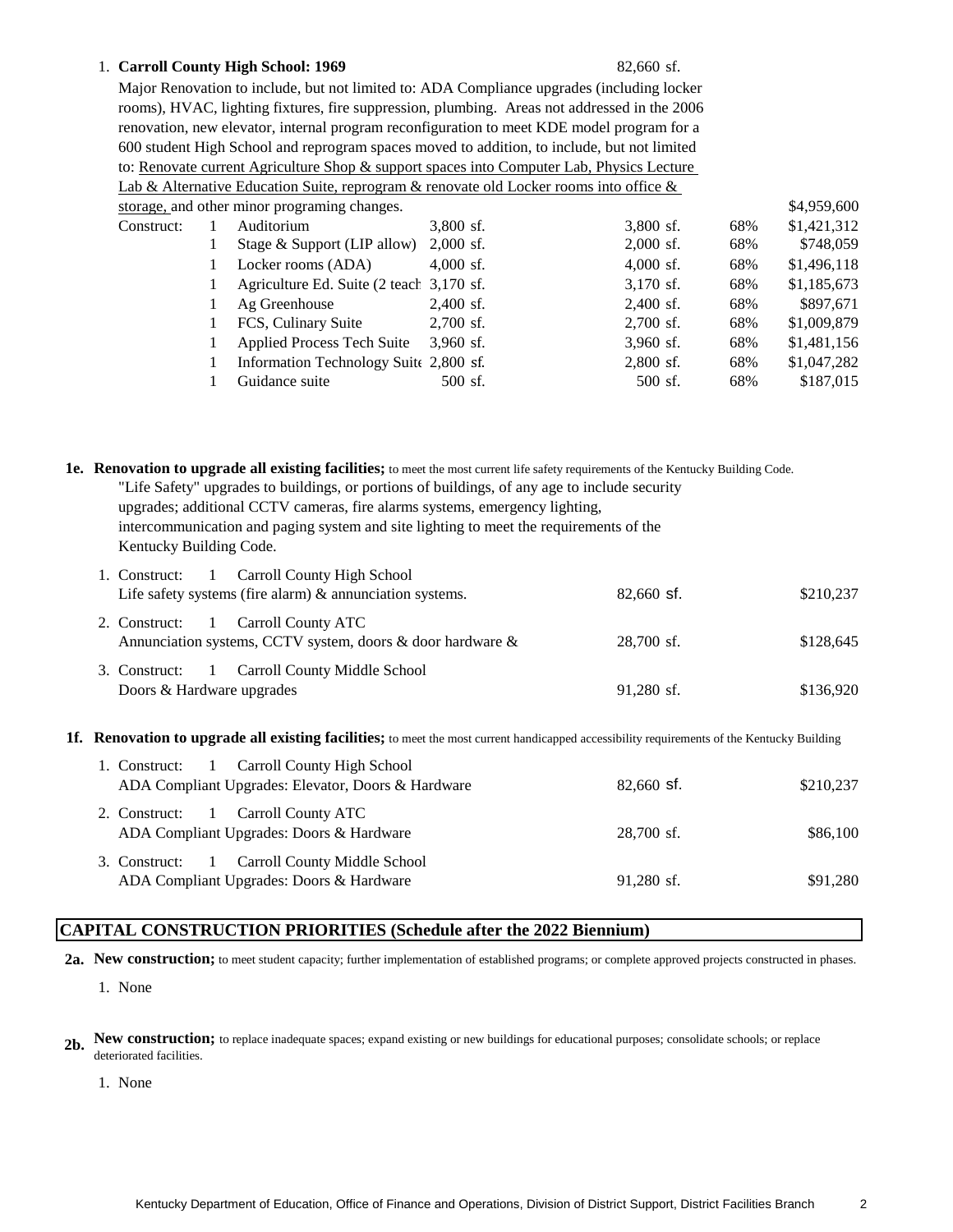**2c. Major renovation/additions of educational facilities;** including expansions, kitchens, cafeterias, libraries, administrative areas, auditoriums, and gymnasiums.

| 1. Carroll County Middle School: 1928, 1970, 1998, 2016                                       |     | 118,109 sf.  |     |             |  |  |  |
|-----------------------------------------------------------------------------------------------|-----|--------------|-----|-------------|--|--|--|
| Major Renovation to the 1970 & 1998 sections to include: ADA Compliance upgrades;             |     |              |     |             |  |  |  |
| general finishes; partial roof replacement; auditorium seating replacement; upgrades and      |     |              |     |             |  |  |  |
| replacement of the electrical, mechanical $\&$ plumbing systems. Internal reprograming to     |     |              |     |             |  |  |  |
| including renovating excess rooms to Resource Rooms, Computer Rooms & Vocal Classroom         |     |              |     |             |  |  |  |
| to meet KDE model program for a 675 student middle school.                                    |     |              |     | \$5,655,386 |  |  |  |
| Construct: None                                                                               | sf. | sf.          | 71% | \$0         |  |  |  |
|                                                                                               |     |              |     |             |  |  |  |
| 2. Cartmell Elementary School: 1963, 2011                                                     |     | $68,655$ sf. |     |             |  |  |  |
| This school was completely renovated in 2010 but some minor renovations are needed            |     |              |     |             |  |  |  |
| including: converting a student locker area into a Resource room; asphalt repairs to original |     |              |     |             |  |  |  |
| parking lot. Reprogram (1) Classroom into (2) Resource Rooms to meet KDE Model Program        |     |              |     | \$200,000   |  |  |  |
| Construct: None                                                                               | sf. | sf.          | 74% | \$0         |  |  |  |
|                                                                                               |     |              |     |             |  |  |  |
| 3. Kathryn Winn Primary School: 1960, 1970, 1991                                              |     | 52,411 sf.   |     |             |  |  |  |
| Major Renovation completed in 2019. Minor Renovations to include, but not limited to;         |     |              |     |             |  |  |  |
| gymnasium renovation; and restroom renovations.                                               |     |              |     | \$750,000   |  |  |  |
| Construct: None                                                                               | sf. | sf.          | 74% | \$0         |  |  |  |
|                                                                                               |     |              |     |             |  |  |  |

2d. **KERA Strands New Additions:** Preschool, SBDM Office & Conference rooms, Family Resource 1. None

|    | <b>CAPITAL CONSTRUCTION PRIORITIES (Regardless of Schedule)</b>                                                                                                              |                                                                                         |             |     |              |  |  |  |
|----|------------------------------------------------------------------------------------------------------------------------------------------------------------------------------|-----------------------------------------------------------------------------------------|-------------|-----|--------------|--|--|--|
| 4. | Management support areas; Construct, acquisition, or renovation of central offices, bus garages, or central stores.                                                          |                                                                                         |             |     |              |  |  |  |
|    | 1. Carroll County Board Office: 1980                                                                                                                                         |                                                                                         | 4,546 sf.   |     |              |  |  |  |
|    | Major renovation to include: ADA Compliance upgrades, interior finishes fire alarm, light<br>fixtures, site drainage, roof, access improvements and fire suppression system. |                                                                                         |             |     | \$318,220    |  |  |  |
|    | $\mathbf{1}$<br>Office Addition<br>Construct:                                                                                                                                | 500<br>sf.                                                                              | 500 sf.     | 74% | \$139,135    |  |  |  |
|    | 2. Bus Garage: 1969                                                                                                                                                          |                                                                                         | $3,200$ sf. |     |              |  |  |  |
|    |                                                                                                                                                                              | Major Renovation and/or addition to include: ADA compliance upgrades, general finishes, |             |     |              |  |  |  |
|    | restrooms, HVAC, Electrical, lighting, security, windows, fire alarm, fire suppression, paving,<br>equipment and storage; fenced in bus parking lot                          |                                                                                         |             |     | \$352,000    |  |  |  |
|    | 2<br><b>Bus Service Bays</b><br>Construct:                                                                                                                                   | $1,200$ sf.                                                                             | $2,400$ sf. | 74% | \$609,989    |  |  |  |
|    | 3. Maintenance Building: 1994                                                                                                                                                |                                                                                         | $5,200$ sf. |     |              |  |  |  |
|    | Major Renovation and/or addition to include: ADA compliance upgrades, HVAC, & fire                                                                                           |                                                                                         |             |     |              |  |  |  |
|    | alarm.                                                                                                                                                                       |                                                                                         |             |     | \$130,000    |  |  |  |
|    | 4. Storage Facility                                                                                                                                                          |                                                                                         | $5,000$ sf. | 90% | \$757,278    |  |  |  |
|    | Construct: A new central storage facility                                                                                                                                    |                                                                                         |             |     |              |  |  |  |
|    | <b>DISTRICT NEED</b>                                                                                                                                                         |                                                                                         |             |     | \$29,745,671 |  |  |  |